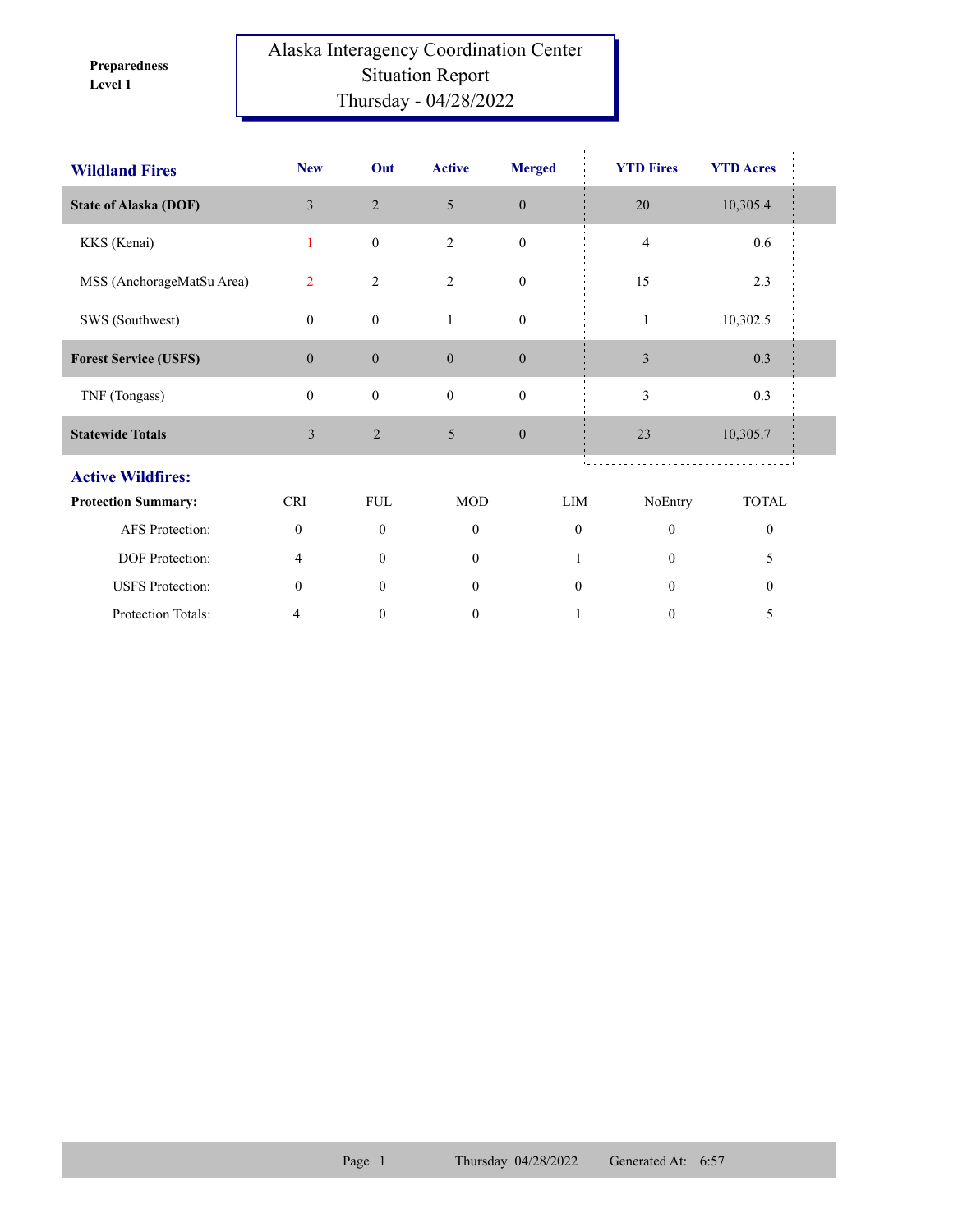## **Active Fires Status Summary**

|                         | Staffed           |                     | Unstaffed       |                     |  |  |
|-------------------------|-------------------|---------------------|-----------------|---------------------|--|--|
|                         | Contained $(S/C)$ | Uncontained $(S/U)$ | Contained (U/C) | Uncontained $(U/U)$ |  |  |
| AFS Protection:         |                   |                     |                 |                     |  |  |
| <b>DOF</b> Protection:  |                   |                     |                 |                     |  |  |
| <b>USFS</b> Protection: |                   |                     |                 |                     |  |  |
| Status Totals:          |                   |                     |                 |                     |  |  |

| <b>Active Fires Acreage Summary</b> |                       |                |  |
|-------------------------------------|-----------------------|----------------|--|
|                                     | Acres                 | Acreage Change |  |
| 3 New                               | 0.5                   |                |  |
| 3 Monitor                           | 10,302.7              | 609.8          |  |
| Out                                 | 0.5                   | 0.0            |  |
| 3 Prescribed                        | 16.0                  |                |  |
| 10 Fires                            | Total Acres: 10,319.7 |                |  |

## **Prescribed Fires**

|                                 | <b>YTD</b> Fires | <b>YTD</b> Acres | <b>New</b> | Active | Out Yesterday |
|---------------------------------|------------------|------------------|------------|--------|---------------|
| Military                        |                  | L.O              |            |        |               |
| National Park Service           |                  | 1.0              |            |        |               |
| State of Alaska                 |                  | 5.1              |            |        |               |
| U.S. Forest Service             |                  | 14.0             |            |        |               |
| <b>Fuels Management Totals:</b> |                  | 21.1             |            |        |               |

## **Cause Summary For All Fires (Includes Merged Fires But Not Prescribed Fires)**

|        | Human: 20       |                | 3.0 Acres |
|--------|-----------------|----------------|-----------|
|        | Undetermined: 3 | 10,302.7 Acres |           |
| Total: | 23              | 10,305.7 Acres |           |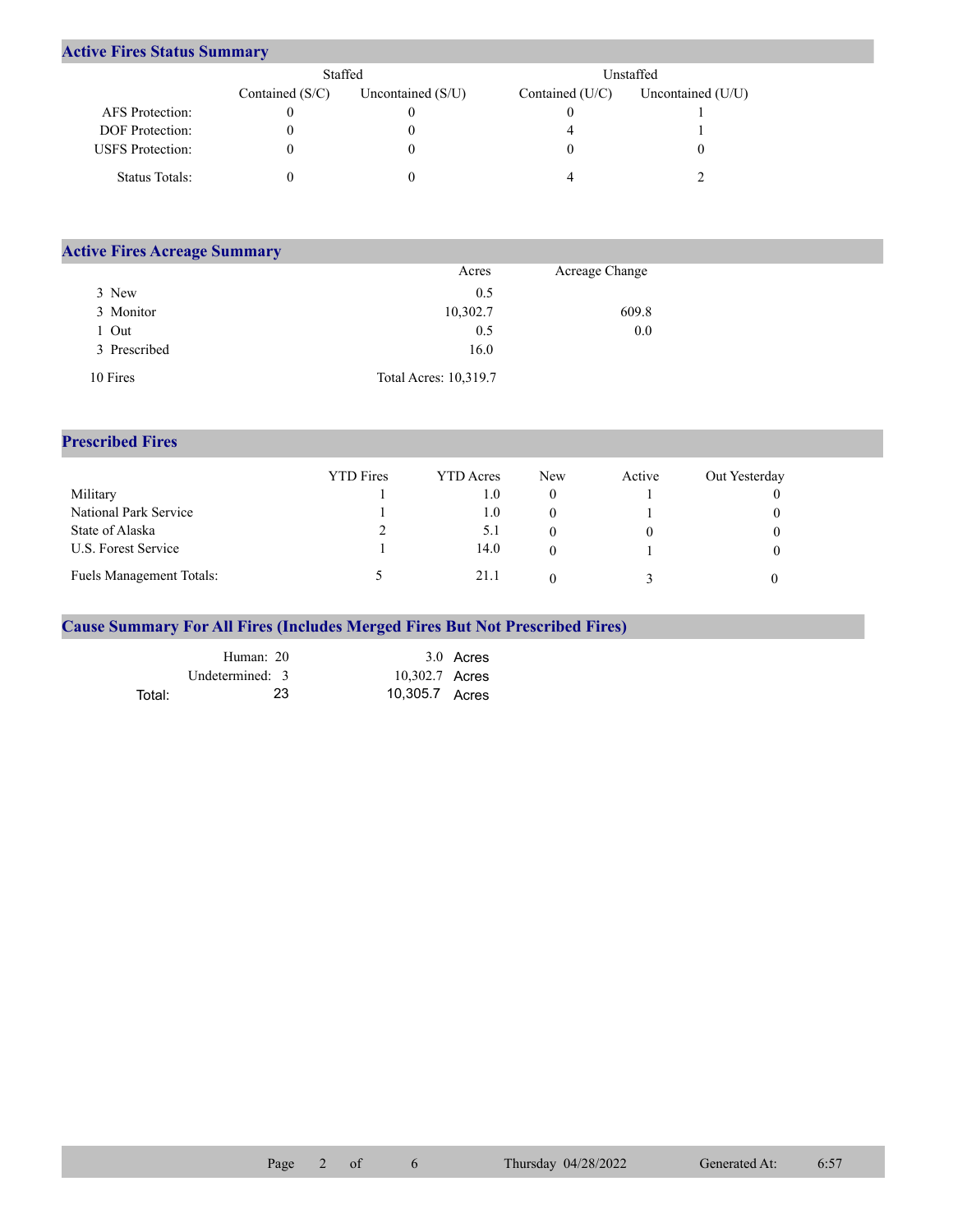| <b>New</b>                                                                                                                                          |             | Count: 3                          | Acres: $0.5$      |  |                                |                      |                  |
|-----------------------------------------------------------------------------------------------------------------------------------------------------|-------------|-----------------------------------|-------------------|--|--------------------------------|----------------------|------------------|
| Daily Report From: 04/27                                                                                                                            |             |                                   |                   |  |                                | 0.1 Acreage On 04/27 |                  |
|                                                                                                                                                     |             | Lat: $6029.0383$                  | Status: U/C       |  | Acres: $0.1$                   |                      | Option: Critical |
| 203025                                                                                                                                              |             | Lon: 151 03.6383                  |                   |  | Start Date: 04/27              |                      | Area: KKS        |
|                                                                                                                                                     | Owner: City |                                   | Unit:             |  | <b>AKAKS-Soldotna, City of</b> |                      |                  |
| 025                                                                                                                                                 |             | Name: Soldotna Creek              |                   |  |                                | Cause:               | Undetermined     |
|                                                                                                                                                     |             |                                   |                   |  |                                | 0.3 Acreage On 04/27 |                  |
| Daily Report From: 04/27                                                                                                                            |             |                                   |                   |  |                                |                      |                  |
|                                                                                                                                                     |             | Lat: 61 32.5267                   | Status: U/C       |  | Acres: $0.3$                   |                      | Option: Critical |
| 201024                                                                                                                                              |             | Lon: $14904.6433$                 |                   |  | Start Date: 04/27              |                      | Area: MSS        |
| 024                                                                                                                                                 |             | Owner: Private<br>Name: Bodenburg | Unit:             |  | <b>AKPRI-Private</b>           | Cause:               | Human            |
| The fire was reported by Matcom as a electrical fire. One Forestry engine and Prevention found a 40x20 fire. The fire was<br>contained, controlled. |             |                                   |                   |  |                                |                      |                  |
| Daily Report From: 04/27                                                                                                                            |             |                                   |                   |  |                                | 0.1 Acreage On 04/27 |                  |
|                                                                                                                                                     |             | Lat: 61 32.3850                   | Status: Out 04/27 |  | Acres: $0.1$                   |                      | Option: Critical |
| 201023                                                                                                                                              |             | Lon: $149\,34.6633$               |                   |  | Start Date: 04/27              |                      | Area: MSS        |

**Private AKPRI-Private**

Name: **Kianna** Cause: **Human 023** The fire was reported by 911 dispatch as a backyard fire spreading through grass. One Forestry engine and Prevention responded. The fire was contained, controlled, turned over to the landowner and declared administratively out. The fire was

Owner: Private Unit:

caused by the homeowner burning a stump.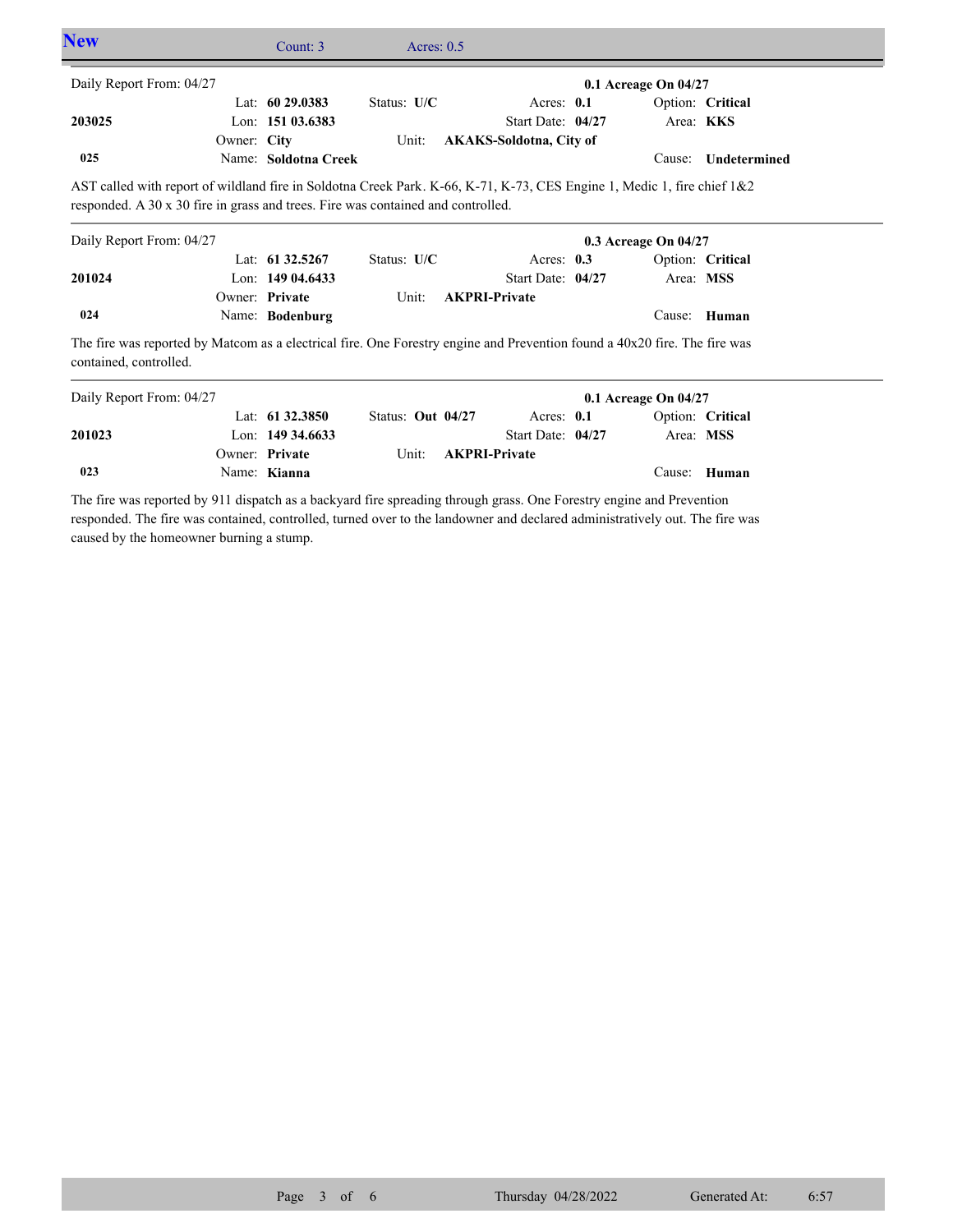| <b>Monitor</b> | Count: 3 | Acres: 10,302.7 | Acreage Change: 609.8 |  |
|----------------|----------|-----------------|-----------------------|--|
|----------------|----------|-----------------|-----------------------|--|

**These fires are currently in monitor status. Monitoring schedules are based on defined timeframes, but are dependent on available resources, and weather conditions. When monitoring occurs, information will be updated.**

| Daily Report From: 04/27                       |             |                     |               |                                                   |                 |                          | No Acreage Change Since 04/26    |
|------------------------------------------------|-------------|---------------------|---------------|---------------------------------------------------|-----------------|--------------------------|----------------------------------|
|                                                |             | Lat: $60\,29.0283$  | Status: $U/C$ | Acres: $0.1$                                      |                 |                          | Option: Critical                 |
| 203021                                         |             | Lon: 151 03.4767    |               | Start Date: $04/26$                               |                 | Area: <b>KKS</b>         |                                  |
|                                                | Owner: City |                     | Unit:         | <b>AKAKS-Soldotna, City of</b>                    |                 |                          |                                  |
| 021                                            |             | Name: Gummy Bear    |               |                                                   |                 | Cause:                   | Human                            |
| K-62 checked the fire, found no heat or smoke. |             |                     |               |                                                   |                 |                          |                                  |
| Last Report: 04/26                             |             |                     |               |                                                   |                 | $0.1$ Acreage On $04/26$ |                                  |
|                                                |             | Lat: $61\,32.4100$  | Status: $U/C$ | Acres: $0.1$                                      |                 |                          | Option: Critical                 |
| 201019                                         |             | Lon: $14905.9800$   |               | Start Date: 04/26                                 |                 | Area: MSS                |                                  |
|                                                |             | Owner: Private      | Unit:         | <b>AKPRI-Private</b>                              |                 |                          |                                  |
| 019                                            |             | Name: Doc Mc Kinley |               |                                                   |                 | Cause:                   | Human                            |
| Last Report: 04/26                             |             |                     |               |                                                   |                 |                          | 609.7 Acreage Change Since 04/23 |
| PKS1                                           |             | Lat: $60\,32.1500$  | Status: U/U   |                                                   | Acres: 10,302.5 |                          | Option: Limited                  |
| 204012                                         |             | Lon: $160\,54.7500$ |               | Start Date: 04/16                                 |                 | Area: SWS                |                                  |
| <b>PNPKS1</b>                                  |             | Owner: USFWS        | Unit:         | <b>AKYDR-Yukon Delta National Wildlife Refuge</b> |                 |                          |                                  |
| 012                                            |             | Name: Kwethluk      |               |                                                   |                 | Cause:                   | Undetermined                     |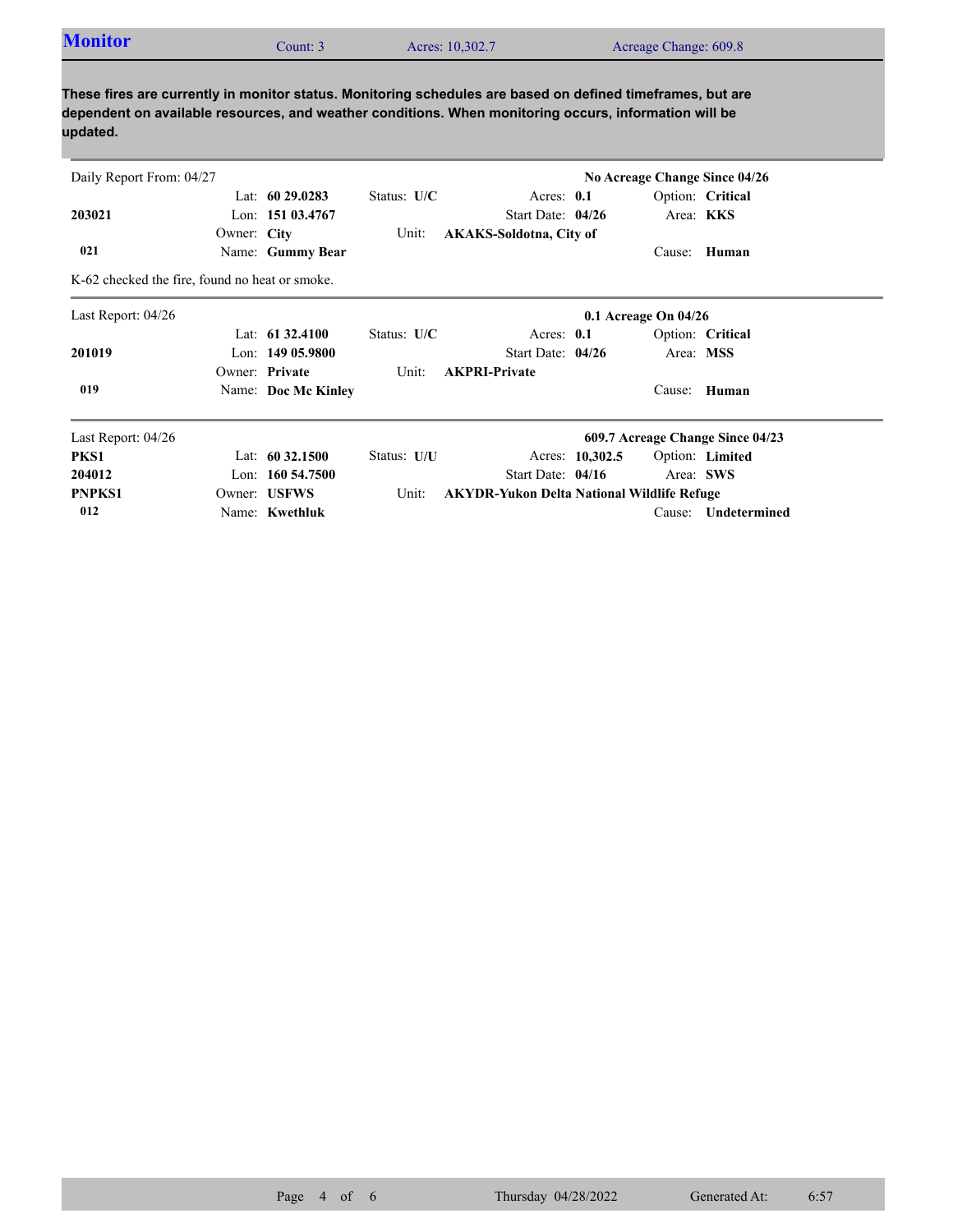| Out                      |            | Acres: $0.5$<br>Count: 1 |                     | Acreage Change: 0.0  |                     |  |                               |  |  |
|--------------------------|------------|--------------------------|---------------------|----------------------|---------------------|--|-------------------------------|--|--|
| Daily Report From: 04/27 |            |                          |                     |                      |                     |  | No Acreage Change Since 04/26 |  |  |
|                          |            | Lat: $61\,32.9083$       | Status: Out $04/27$ |                      | Acres: $0.5$        |  | Option: Critical              |  |  |
| 201020                   |            | Lon: $149\,34.7600$      |                     |                      | Start Date: $04/26$ |  | Area: MSS                     |  |  |
|                          |            | Owner: Private           | Unit:               | <b>AKPRI-Private</b> |                     |  |                               |  |  |
| 020                      | Name: Dane |                          |                     |                      |                     |  | Cause: Human                  |  |  |

Forestry personnel walked the fire. Finding no heat or smoke released the fire to the homeowner, the fire was called administratively out.